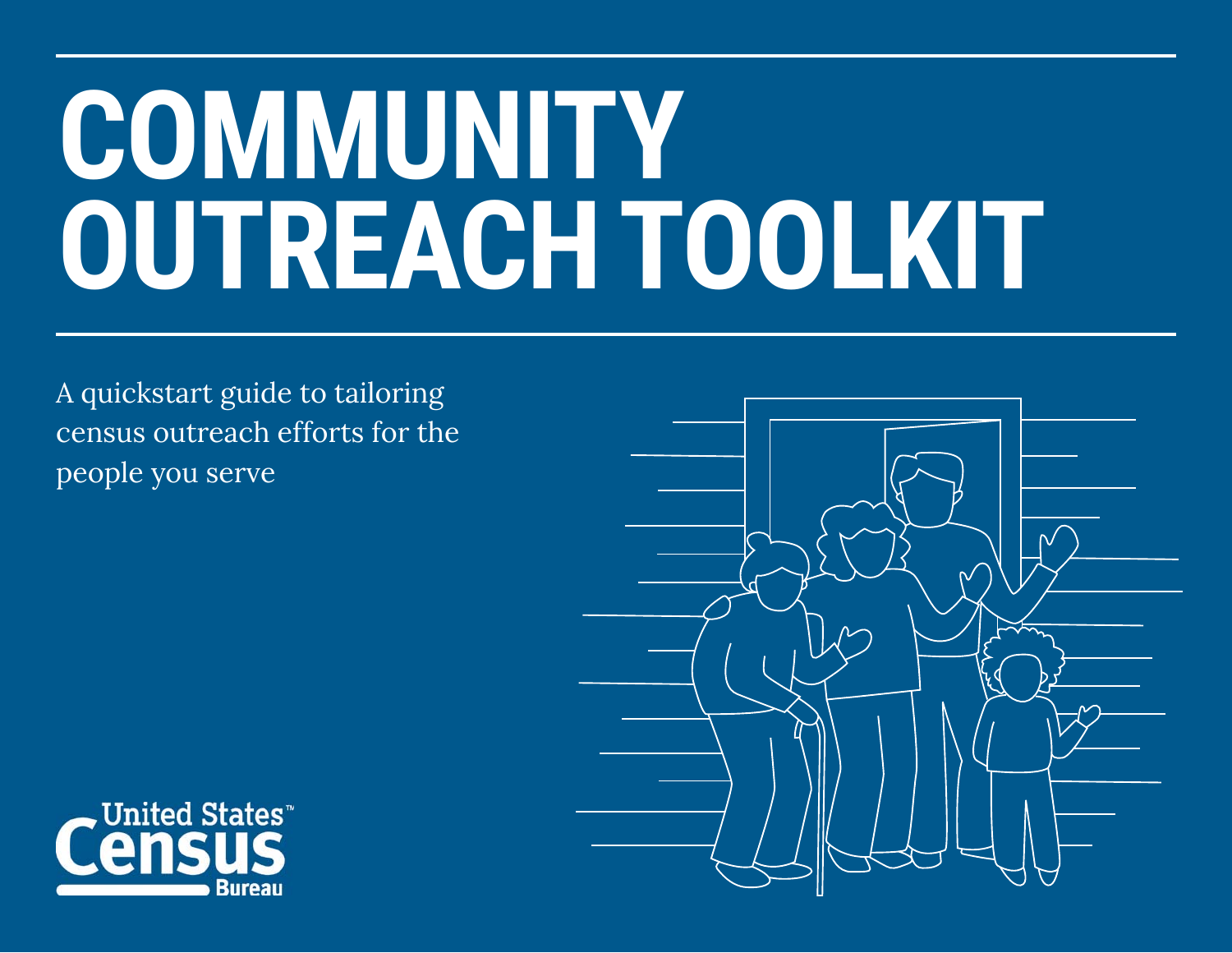### **How to use this toolkit:**

## **READ THE INTRO**STEP 1

PAGE 03

Welcome! Find out what this toolkit is, who it's for, and how to use it.

#### STEP 2



Take Census 101—get a refresher on the reasons census matters to your community and the United States at large.

## **LEARN THE BASICS OF OUTREACH**STEP 3

Get quick tips & best practices on how to design your outreach based on behavioral science research.

PAGE 06

PAGE 15

### **IDENTIFY YOUR AUDIENCE TO UNDERSTAND THEIR BARRIERS TO PARTICIPATION**STEP 4



**PAGE 11**



"I don't feel comfortable

"I have trouble completing census forms."

**PAGE 12 PAGE 13 PAGE 14**

"I don't have time to fill out the census."



### **TAILOR YOUR OUTREACH**STEP<sub>5</sub>

Answer some questions and fill in the blanks to create a plan for your outreach strategy.

### **USE OUR RESOURCES**STEP 6

See examples and get printable materials to support your census outreach efforts.

PAGE 16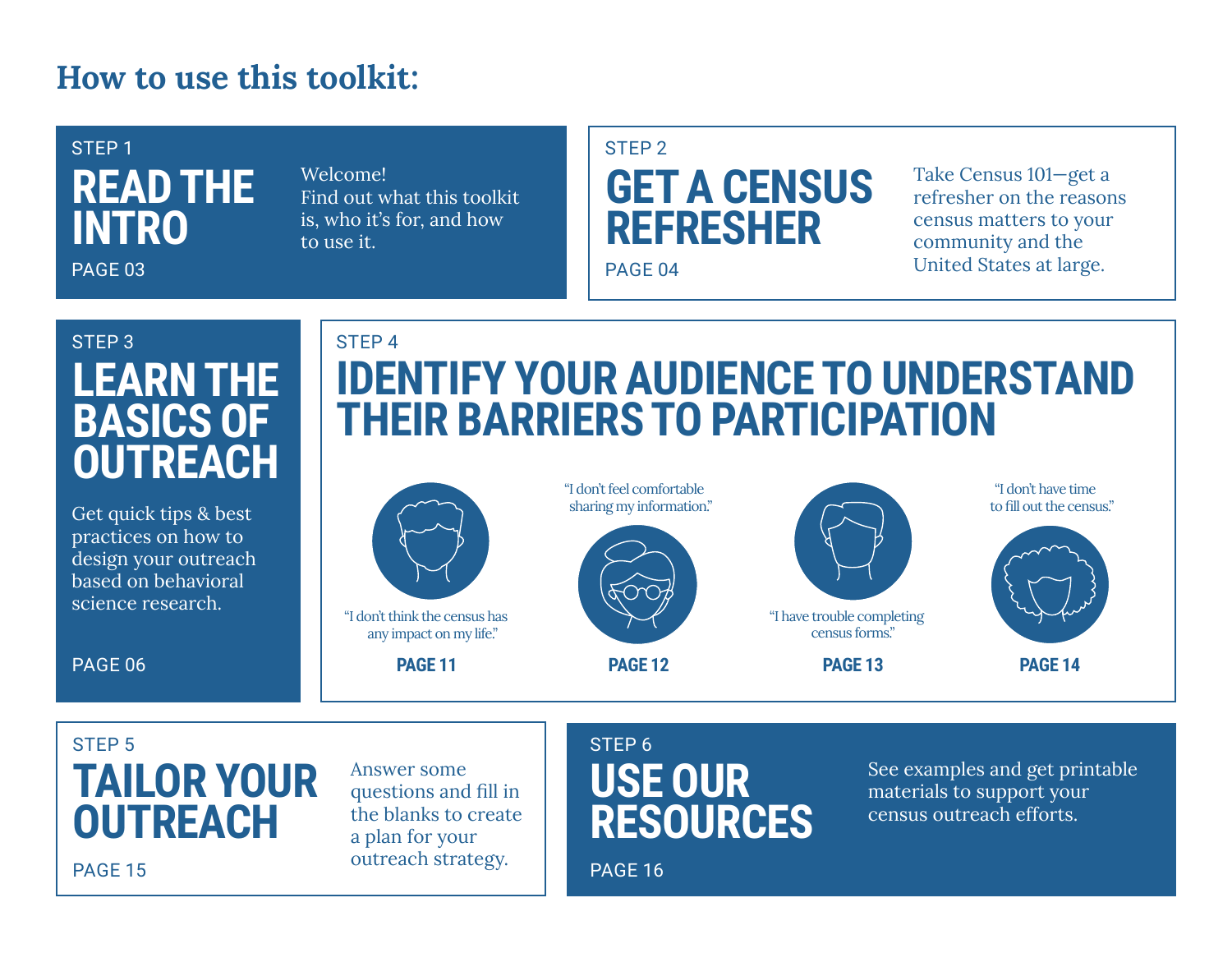#### **READ THE INTRO**

# **WHAT THIS TOOLKIT IS AND WHO IT'S FOR**

Hello, and thanks for your interest!

You see the value in high-quality census data and want to ensure this continues so that your organization and our communities can benefit. You want the people you serve to be accurately counted so they get their fair share of funding and representation for the next decade.

Census partners are critical to helping the U.S. Census Bureau reach people across the nation. This toolkit will outline four barriers that census and external research have identified as particularly common reasons for not completing the census. Because you know your community best, you are uniquely positioned to break down these barriers and ensure the people you care about are counted.



This toolkit was developed in collaboration with the Office of Evaluation Sciences, which brings diverse scientific expertise to Federal agencies, translating research insights into concrete recommendations for how to improve Federal programs, policies, and operations. It provides useful tips and evidence-based guidance on how to make your communications and outreach efforts as effective as possible.

Let's get started!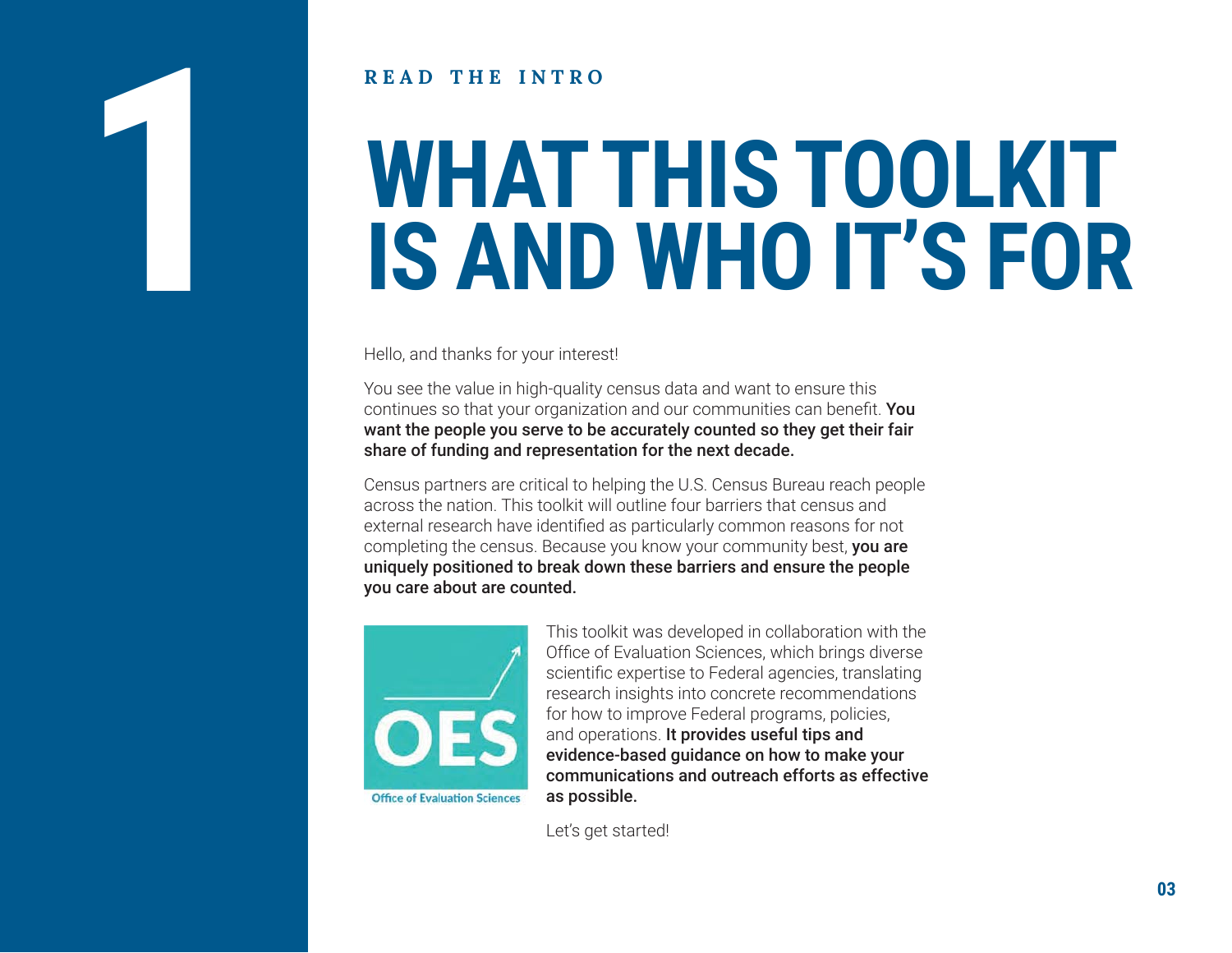

#### **GETA CENSUS REFRESHER**

## **CENSUS 101: WHAT, WHY, & WHEN**

The Census Bureau's mission is to serve as the leading source of quality data about the nation's people and economy. The Census Bureau collects information through the decennial census, the American Community Survey, the economic census, and many other surveys.

Federal funds, grants and support to states, counties and communities are based on population totals and breakdowns by sex, age, race and other factors. People in your community use Census Bureau data in all kinds of ways, such as these:



Residents use the census to support community initiatives involving legislation, quality-of-life and consumer advocacy.



**Businesses use** Census Bureau data to decide where to

build factories, offices and stores, and these create jobs.

Local government officials use the census to ensure public safety and plan new schools and hospitals.



Real estate developers and city planners use the census to plan new homes and improve neighborhoods.

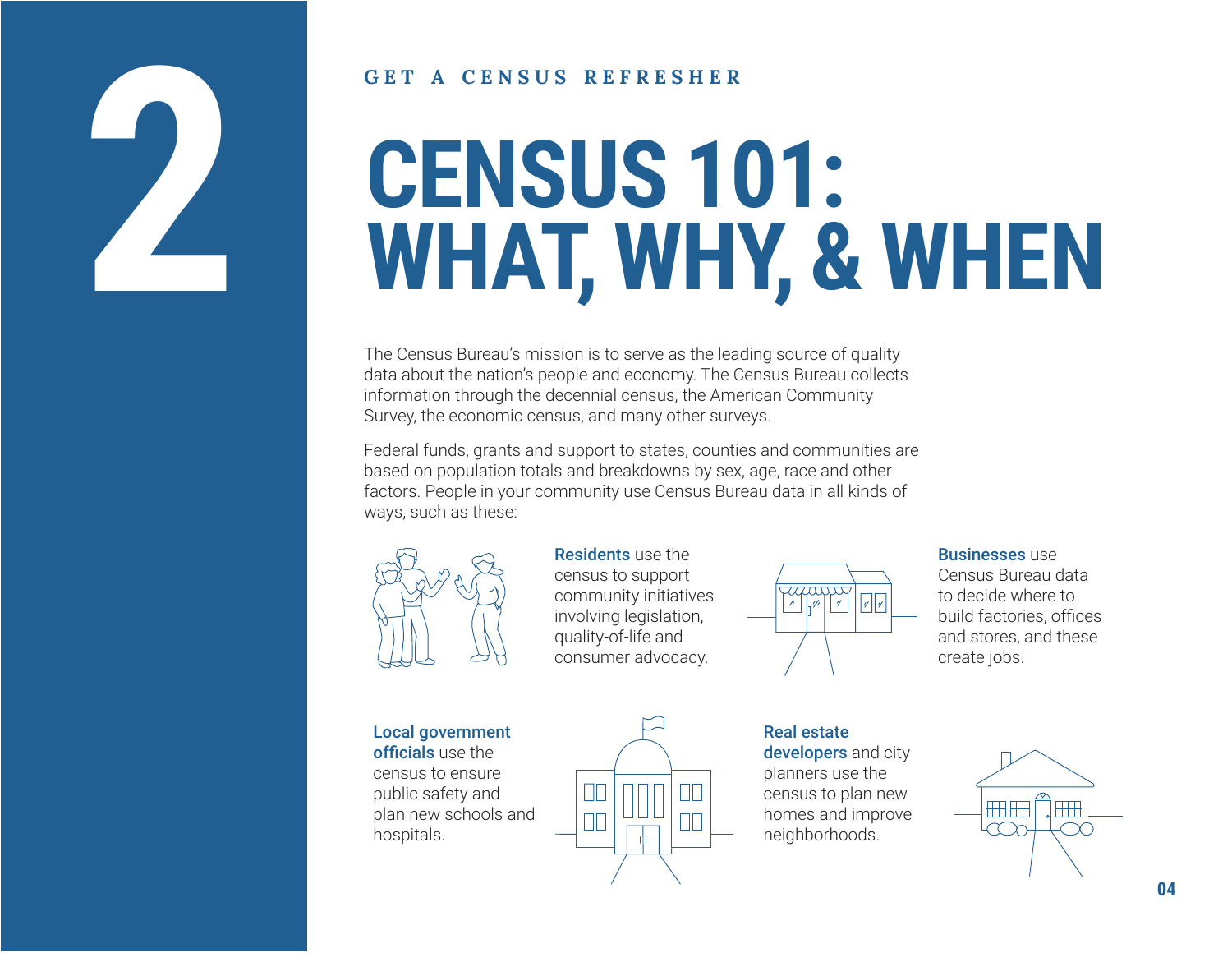### **WHAT EVERYONE SHOULDKNOWABOUT2020**

Once a decade, America comes together to participate in the decennial census, creating national awareness of the census and statistics. This census provides the basis for reapportioning Congressional seats, redistricting, and distributing billions of dollars in federal funding to support your state, count y, and community's vital programs.

We included a printable version of "Census 101" fast facts to share with your community on pages 18-19.

#### Everyone counts.

The census counts every person living in the U.S. once, only once, and in the right place.



### It's about fair rep resen tation.

Every 10 years, the results of the census are used to reapportion the House of Representatives, determining how many seats each state gets.





#### It's intheConstitution.

The U.S. Constitution requires <sup>a</sup> census every 10 years. The census covers the entire country and everyone living here. The first census was in 1790.

#### It's about redistricting.

After each census, state officials use the results to redraw the boundaries of their congressional and state legislative districts, adapting to population shifts.





#### It means \$675 billion.

Census data determine how more than \$675 billion are spent, supporting your state, county and community's vital programs.

## Your data are confidential.

Federal law protects your census responses. Your answers can only be used to produce statistics.

By law we cannot share your information with immigration enforcement agencies, law enforcement agencies, or allow it to be used to determine your eligibility for government benefits.

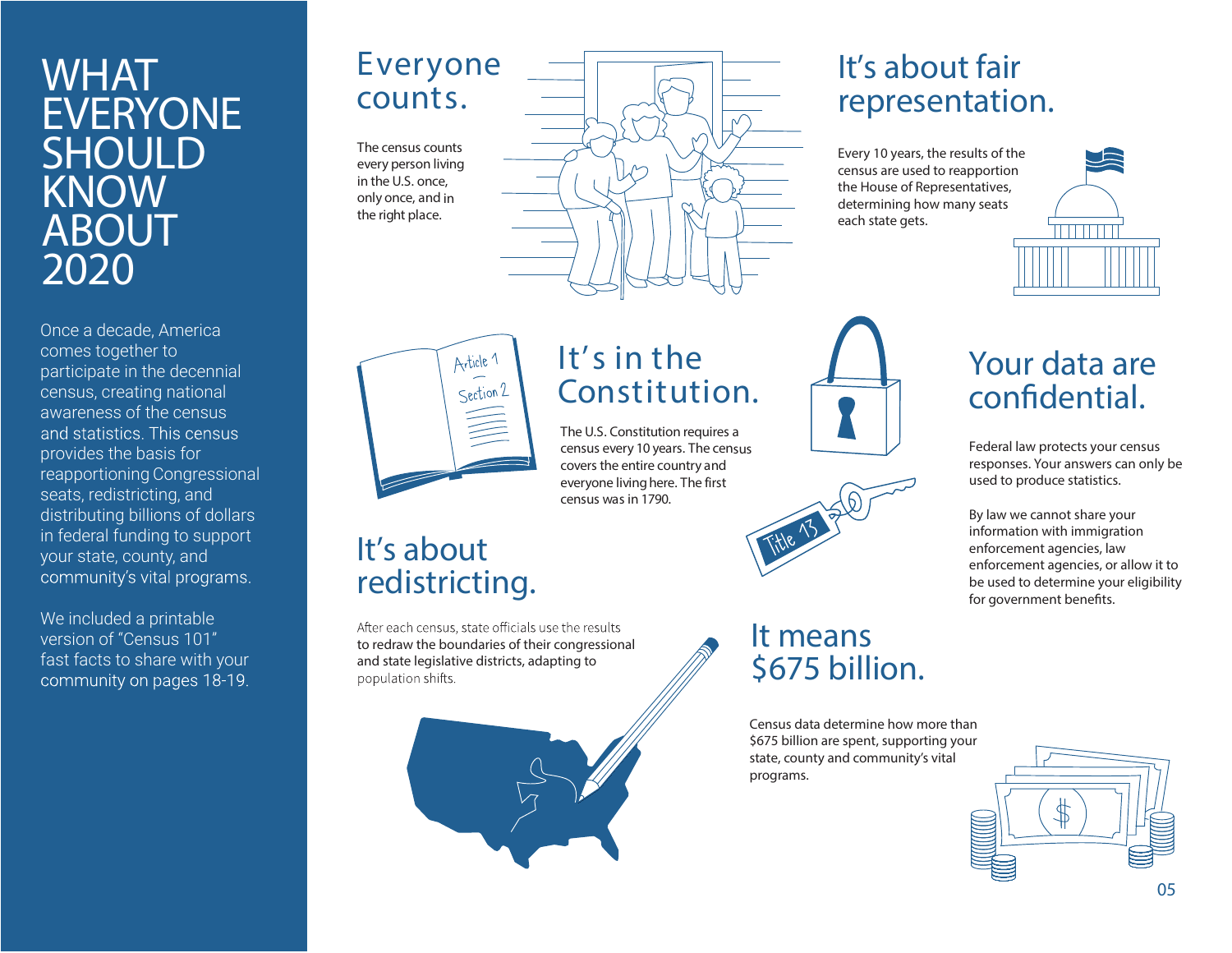

#### LEARN THE BASICS OF OUTREACH

## **WHAT WE'VE LEARNED ABOUT WHAT WORKS**

Researchers have long studied the way we access, process, and act on information. We've taken their insights and come up with recommendations and questions to ask yourself when developing your messaging. Grounding your communications in these principles will make them as effective as possible.



## **MAKE IT ACTIONABLE**

Page 05



## **MAKE IT RELEVANT**

Page 06



## **PLAN THE DELIVERY**

Page 07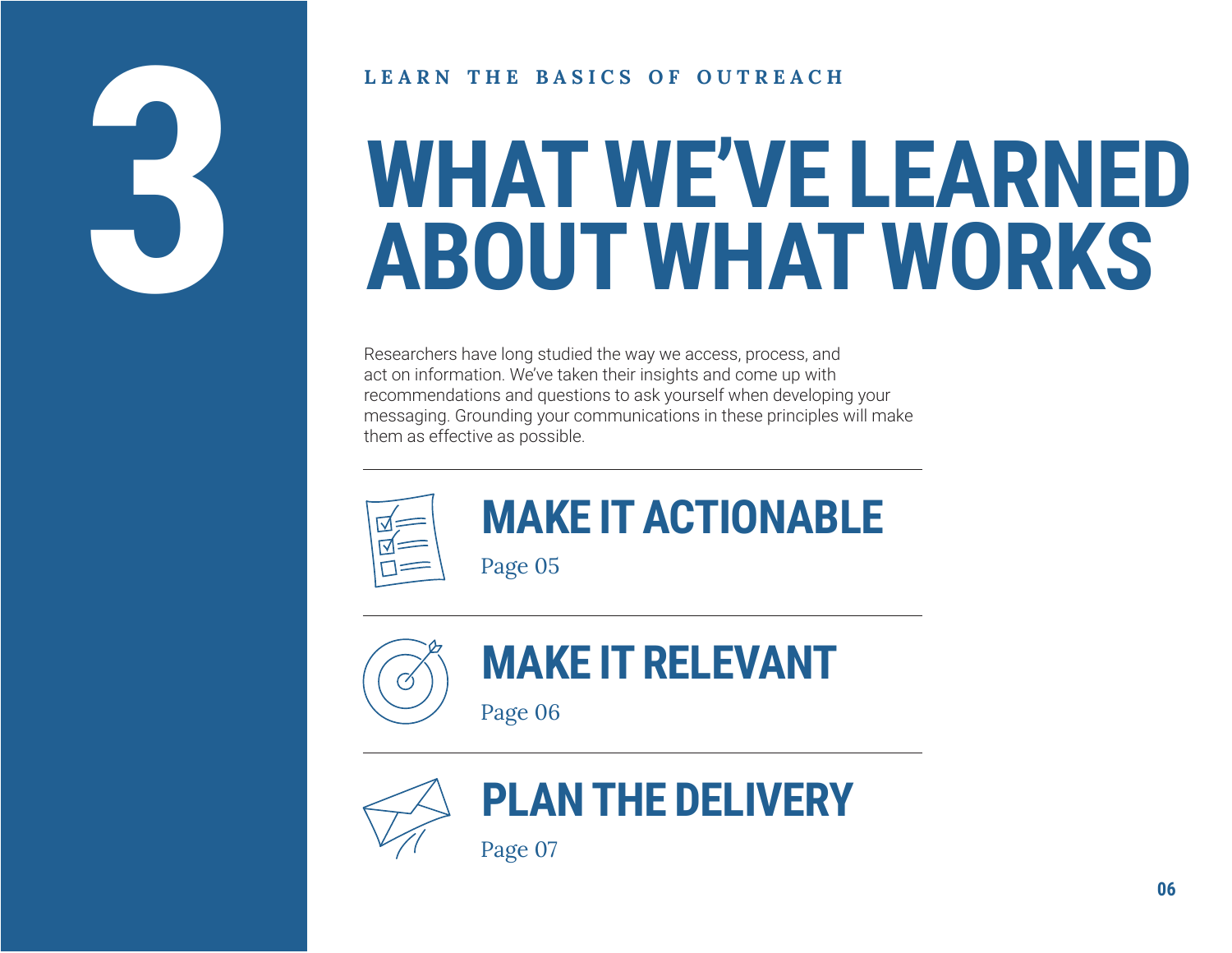

## **MAKE IT ACTIONABLE**

Reducing friction in the path towards action is critical-and sometimes the smallest tweaks can have a significant impact.

#### Keep it simple.

#### Is all the information in my message immediately useful? Am I using simple language?

When communicating to mass audiences, there is no award for impressive use of an extensive vocabulary. Stick to a fifth grade reading level and a conversational style (such as the use of contractions) that's to the point. It's easy to over-share in an attempt to be thorough. Instead, provide only the most essential items for the immediate actions people need to take, and include reference links for those interested in learning more.

#### **Make it visual.**

#### What pictures could I use to convey my message?

We've all heard the saying "a picture is worth a thousand words," but very few informational campaigns begin by drawing a picture. Humans are drawn to attractive imagery and color, and some studies show we read as little as 20% of the text on a page. Make your design default a picture, and then add words, rather than start with extensive written text

#### **Create a checklist.**

#### What are the individual steps my audience should take?

To help people take action, show a clear to-do list, next steps, or break down the specific tasks required to complete that action. Here's how:

- Start each step's sentence using the specific verb of the action they need to complete.
- Help people know what to expect, such as documents they'll need to bring with them to an appointment, etc.
- Break things down into smaller, more manageable chunks- $\Box$ for example, "Open a savings account" is more concrete than "Save money."

#### Prompt people to make a plan.

#### What kind of planning does my audience need to do?

There is often a gap between what we intend to do and what we actually do. To close this gap, a proven tactic is to provide a fill-in-the-blank template helping individuals to plan specific details of completing a task. Have them answer logistical questions such as what time they'll do something, what mode of transportation they'll use, the route they plan to travel, and other basic vet critical details.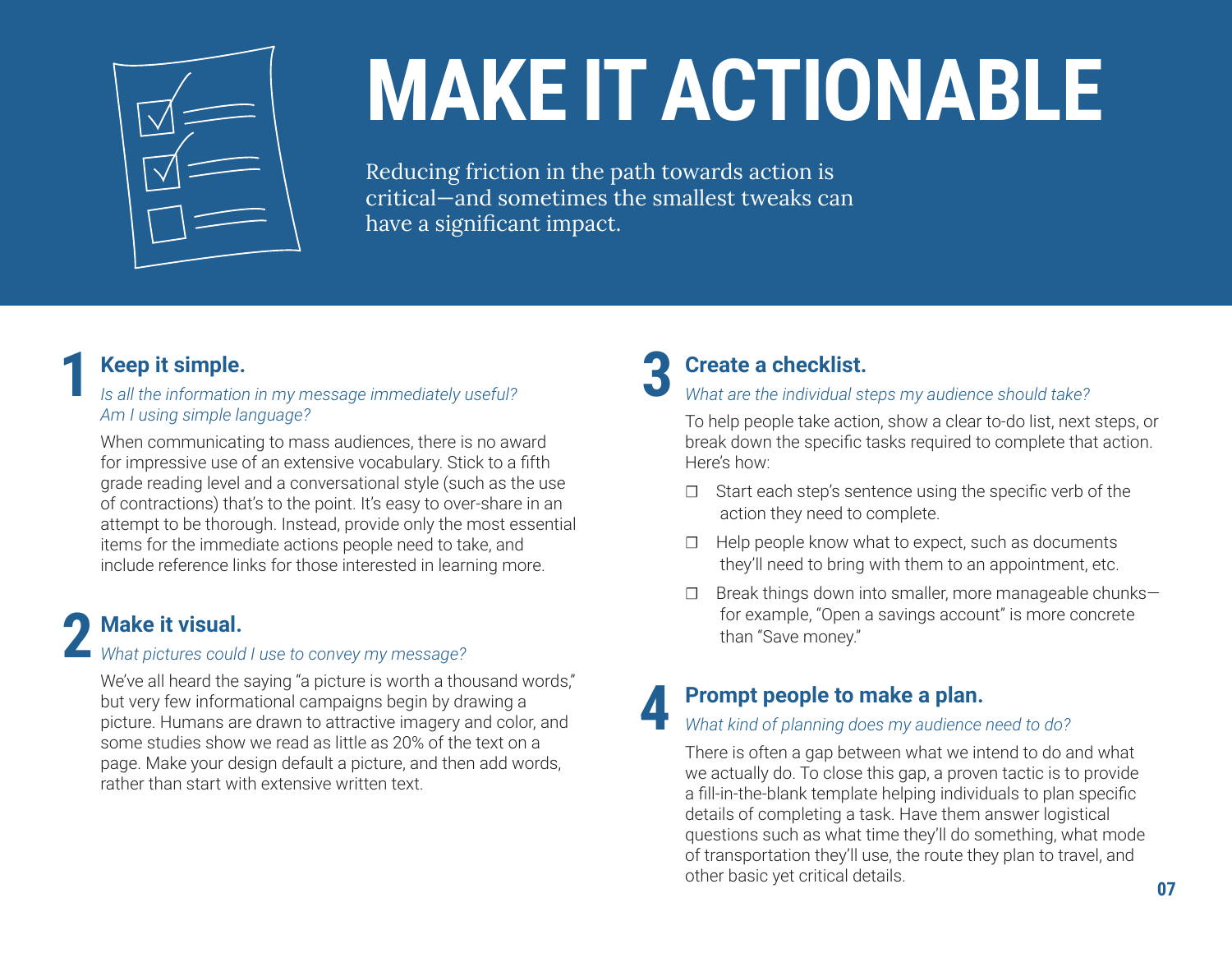

## **MAKE IT RELEVANT**

Position your message to work for the audience you hope to engage—accounting for what's important to them and what motivates them.

**4**

#### **Make it salient.1**

#### *Why does my audience care?*

It's easy to forget that the thing you're advocating for, which you know a lot about, may not be as clear to someone even one step removed. Frame the "why" of taking an action as a value proposition that's important to your targeted listener.

#### **Make it personal.**

## *Where can I add a personal touch?*  **2**

Remember when your mom may have made you write thank you notes to your relatives after your birthday? It turns out she was on to something! Research has shown that personalization can increase response rates. Try these approaches:

- $\Box$  Personally address communications, such as letters or emails
- $\Box$  Tailor content to cite specific examples that matter or include the reader
- $\Box$  Include personal appeals from the sender, like a little handwritten note or signature on a template letter

#### **Make it social.3**

#### *Who does my audience identify with or admire?*

We are strongly influenced by what those around us do, what we perceive to be "normal" or "acceptable," and what others think of us. If we publicly commit to doing something, we're more likely to follow through. We will purchase products that people we hope to emulate endorse, and consider how others rate restaurants or items we want to buy.

### **Consider the right incentives.**

#### *How can I make my incentive seem even better?*

Both financial and non-financial incentives can be powerful motivators. Whenever applying this tactic, carefully consider the timing of the incentive and the context in which it is framed.

For example, a \$1 coupon is much more exciting for a \$5 item than a \$100 item even though in both instances an individual is saving the same amount. Providing a free financial planning consultation may be much more valuable during tax season.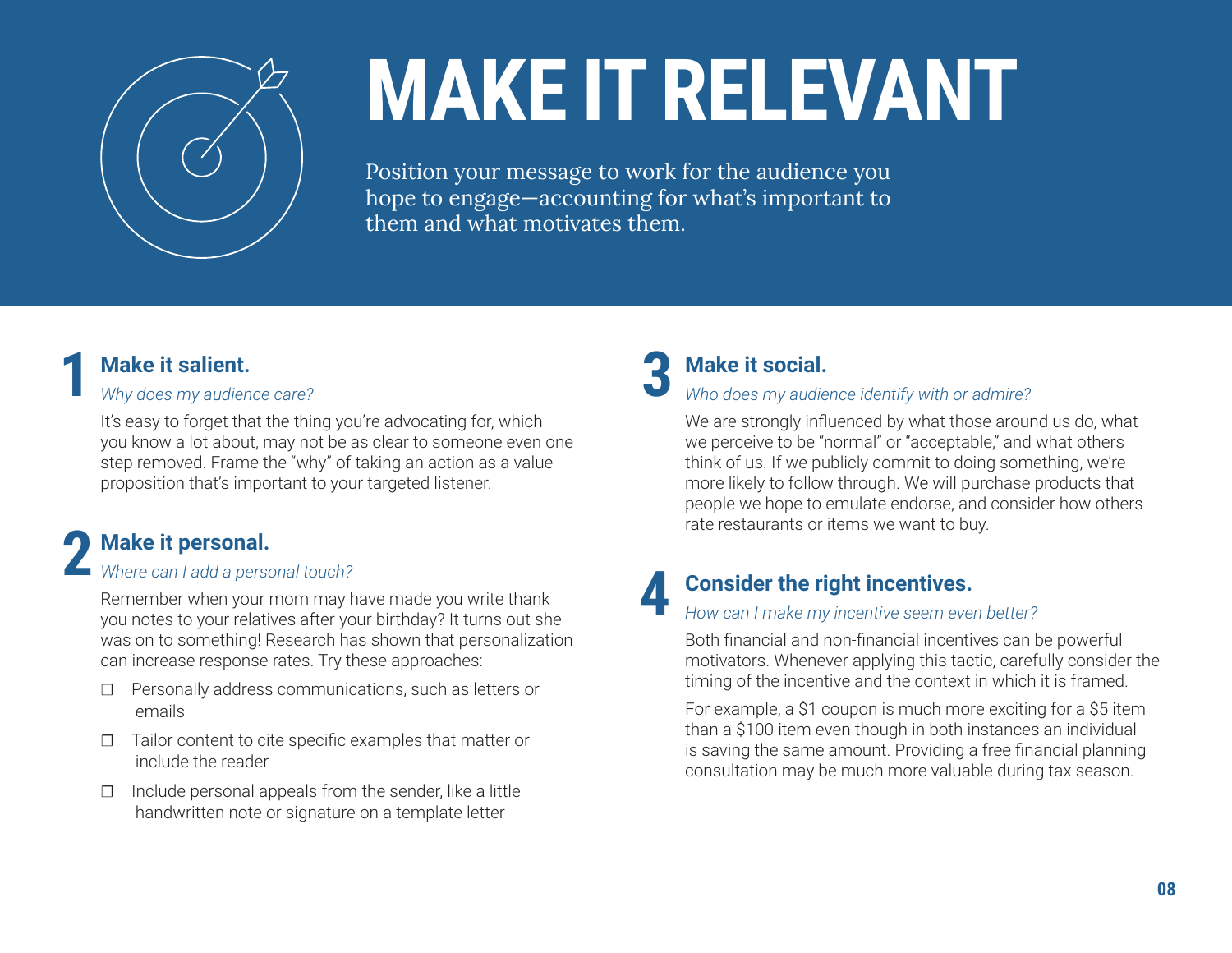

## **PLAN THE DELIVERY**

Meet people where they're at—the packaging of your message matters.

**3**

**4**

#### **Consider the messenger.**

#### *Who will my audience listen to?*

**1**

People pay attention to who is asking them to do something. Is it someone they know? Trust? Respect? Consider who will resonate best with your target audience.

Additionally, if you're sending a written communication such as a letter or postcard, Including a photo of the person sending the message has been shown to increase responsiveness.

#### **Consider the timing.** *What is my audience's schedule like?*  **2**

*When will your message be most relevant?* 

Research has shown that sending emails at lunchtime led to increased click rates, emphasizing the new year and a fresh start increased retirement savings, and asking people to sign a form at the start, rather than the end of a form reduced selfreporting errors.

Whenever possible, make your case for doing something linked to short-term costs or benefits. We have a tendency to discount things in the future, because they seem more abstract. This is why it's so hard for us to save for retirement or keep to a diet.

#### **Consider the location.**

#### *Where does my audience spend time? Where will my message be most relevant?*

The context of your setting can also affect people's interest in hearing your message. Are you knocking on someone's door when they're home relaxing on a Saturday morning, or talking to them about how the census can impact educational funding while at the school parents' night?

#### **Get creative with your mechanism.**

*What kinds of communication channels does my audience like and already use?* 

While sending letters or flyering can still be effective communications mechanisms, research has shown that text messages, pop-up boxes, and in-app messages are also costeffective ways to connect.

Consider what channels your audience already engages with so you can meet them there, rather than trying to direct them to a new path of having to open their mail or visit a new website.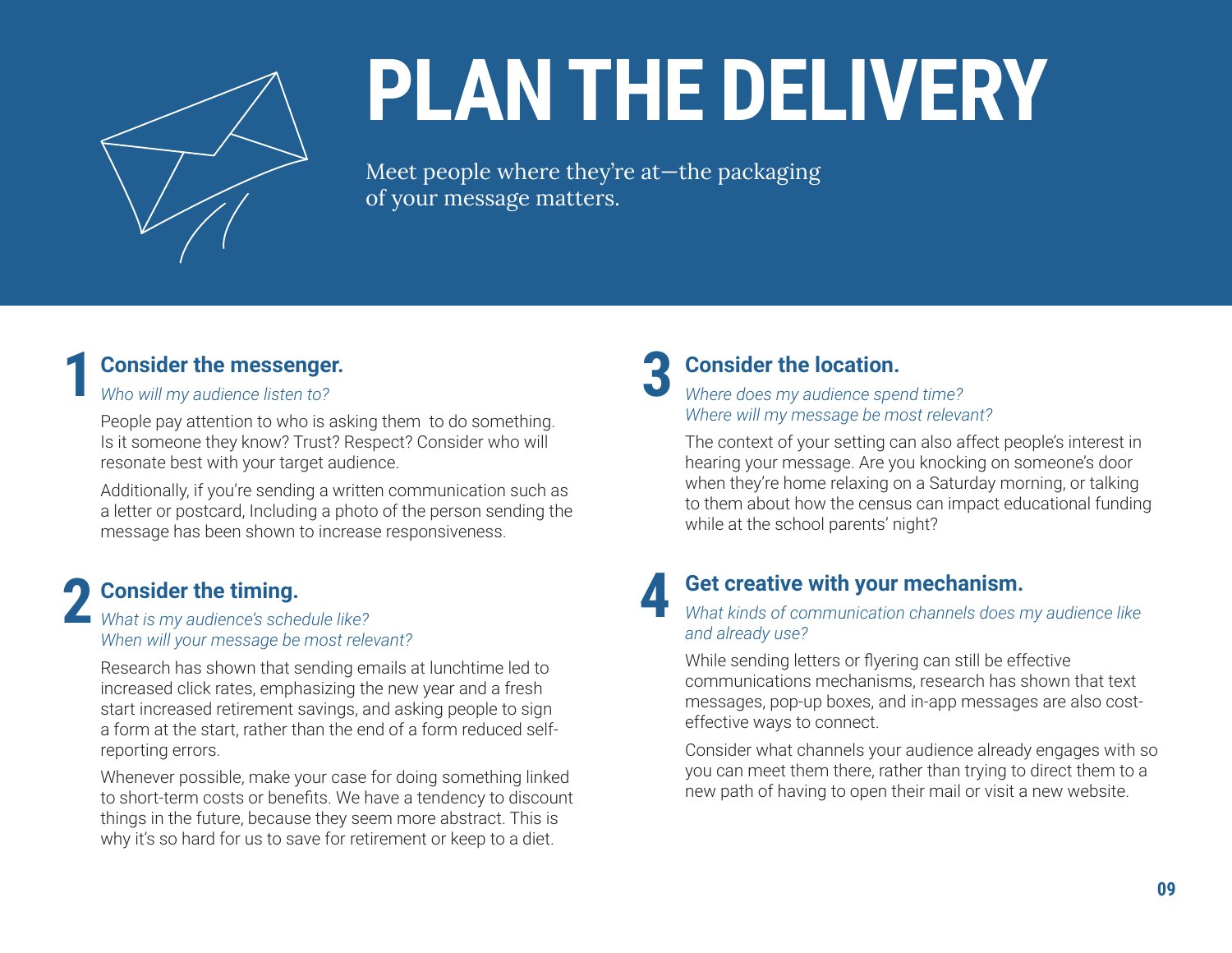#### **IDENTIFY YOUR AUDIENCE**

## **BREAKING BARRIERS TO PARTICIPATION**

This section provides specific examples of how to apply the principles identified earlier in the context of the census to address some common barriers to taking the decennial census.



#### "I don't think the census has any impact on my life."

This person isn't sure what census does, how its data affects them, and why their participation matters.

**PAGE 10** 



#### "I don't feel comfortable sharing my information."

This person is concerned about data privacy or having their information used by other federal agencies.

#### **PAGE 11**

#### "I have trouble completing census forms."

This person may not be a native English speaker and find census forms confusing.



#### "I don't have time to fill out the census"

This person is very busy and assumes the census will be time-consuming and cumbersome.

**PAGE 13** 



**PAGE 12**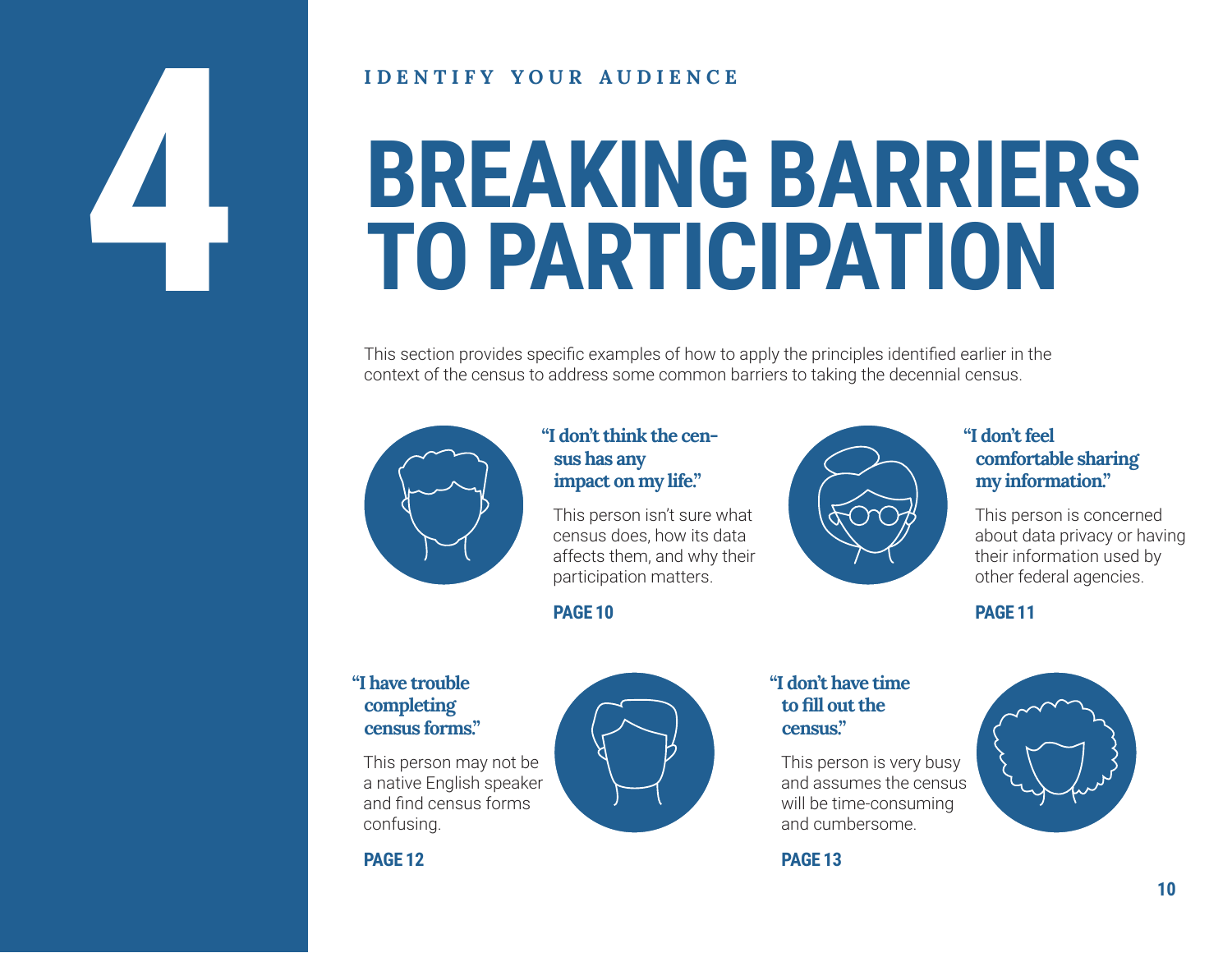

## **"I don't think the census has any impact on my life."**

#### **WHO THIS MIGHT B E**

**This person has never been shown a clear connection between the census and its impact on their daily life or community.** 



#### **Create a visual that will stick**

Because the census doesn't feel important to this group, design an infographic or other visual aid that can help to connect the dots on how census data is used. Be careful not to make it overly complex-one strong example that someone will remember is better than an information overload they simply scan.



#### **Create a badge**

Leverage local business owner networks to provide owners with a "census supporter" badge building awareness during the census response period and reinforcing the use of census data for economic development.



#### **Get someone local**

Work with public servants such as firemen. police, and school teachers can demonstrate the importance of the census for benefits that people highly value.

#### **Leverage existing touchpoints**

Draw on existing interactions such as community newsletters or events that highlight the census' connection to something the individual is familiar with.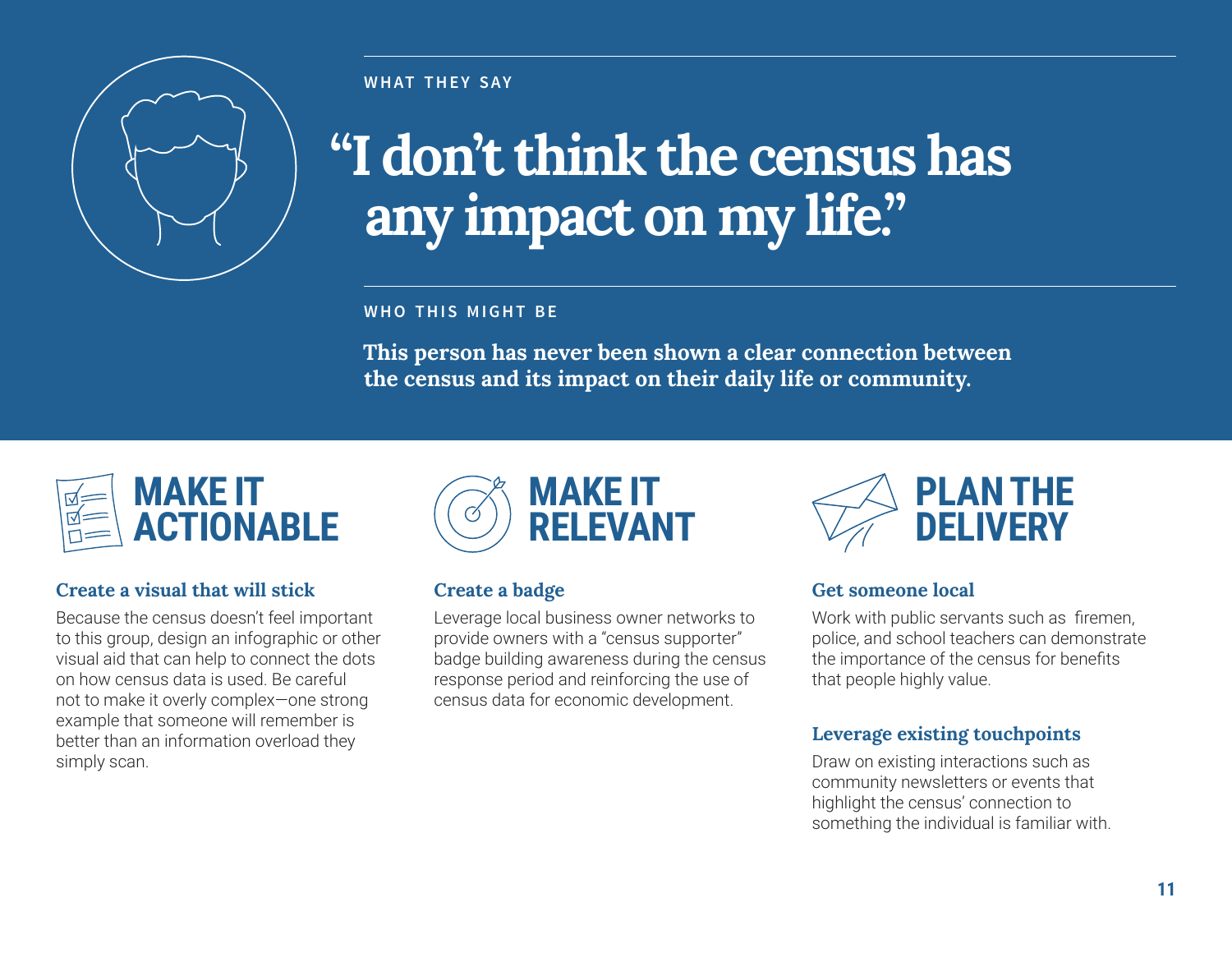

## **"I don't feel comfortable sharing my information."**

**WHO THIS MIGHT B E**

**This person wonders: How is my data used and stored?**   $\boldsymbol{\lambda}$ re the data really confidential?



#### **Preview census questions**

Walking people through the questions the census contains before they actually take it can help to clarify the type of information "the government" is asking them, and help build clarity that there is no identifying information such as name or social security number



#### **Start with a sure win**

If you acknowledge something you know is a concern of your audience, they are more likely to relate to the next thing you say. For example, try highlighting data security as a legitimate concern before explaining how information is protected.



#### **Connect early**

Because these individuals may require more information and discussion than other groups, begin outreach with them early. Early outreach will enable more time for informational efforts to build their confidence with how census data is used and protected.

#### **Reputation matters**

Finding a familiar person this group trusts is particularly important. Choose someone who has community standing rather than the most "well known" person.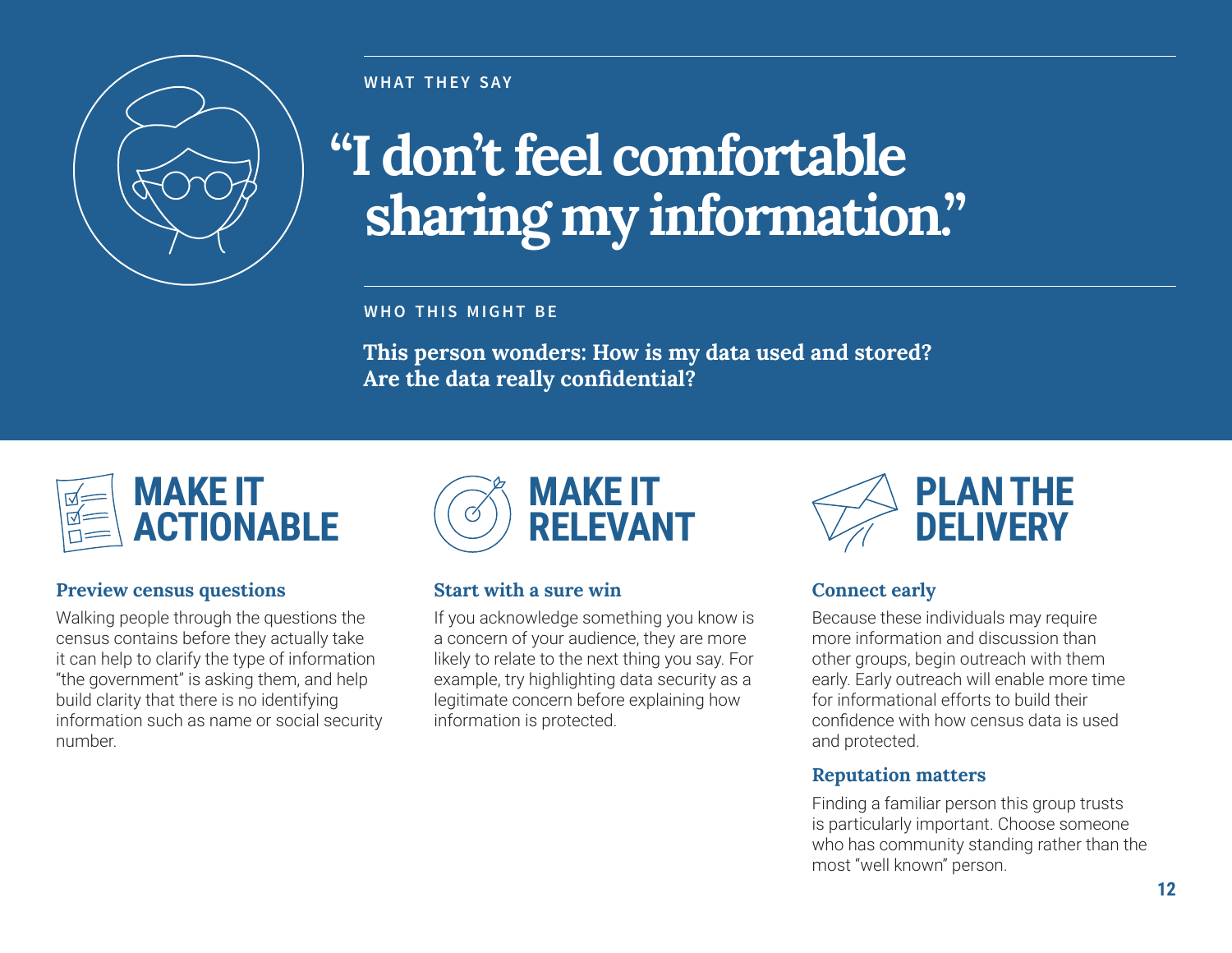

## **"I have trouble completing census forms."**

#### **WHO THIS MIGHT B E**

**This audience contains non-native English speakers or recent immigrants. They may not understand the importance of participating in a census or survey.**



#### **Reduce word count**

Especially for non-native English speakers, complete an exercise where you communicate actions to taking the census with as few words as possible.

#### **Make a worksheet**

Help people prepare to take the census with a worksheet or checklist that clearly specifies what people need to know in order to complete the census (how many people live in their house, their ages, etc.).



#### **Promote responsibility to a group**

These often tight-knit communities will value the fact that taking the census to represent their voice and enable a more accurate allocation of resources for their entire community requires everyone to participate.



#### **Meet people where they are**

Identify services individuals use-such as public transportation-and bring census messaging there.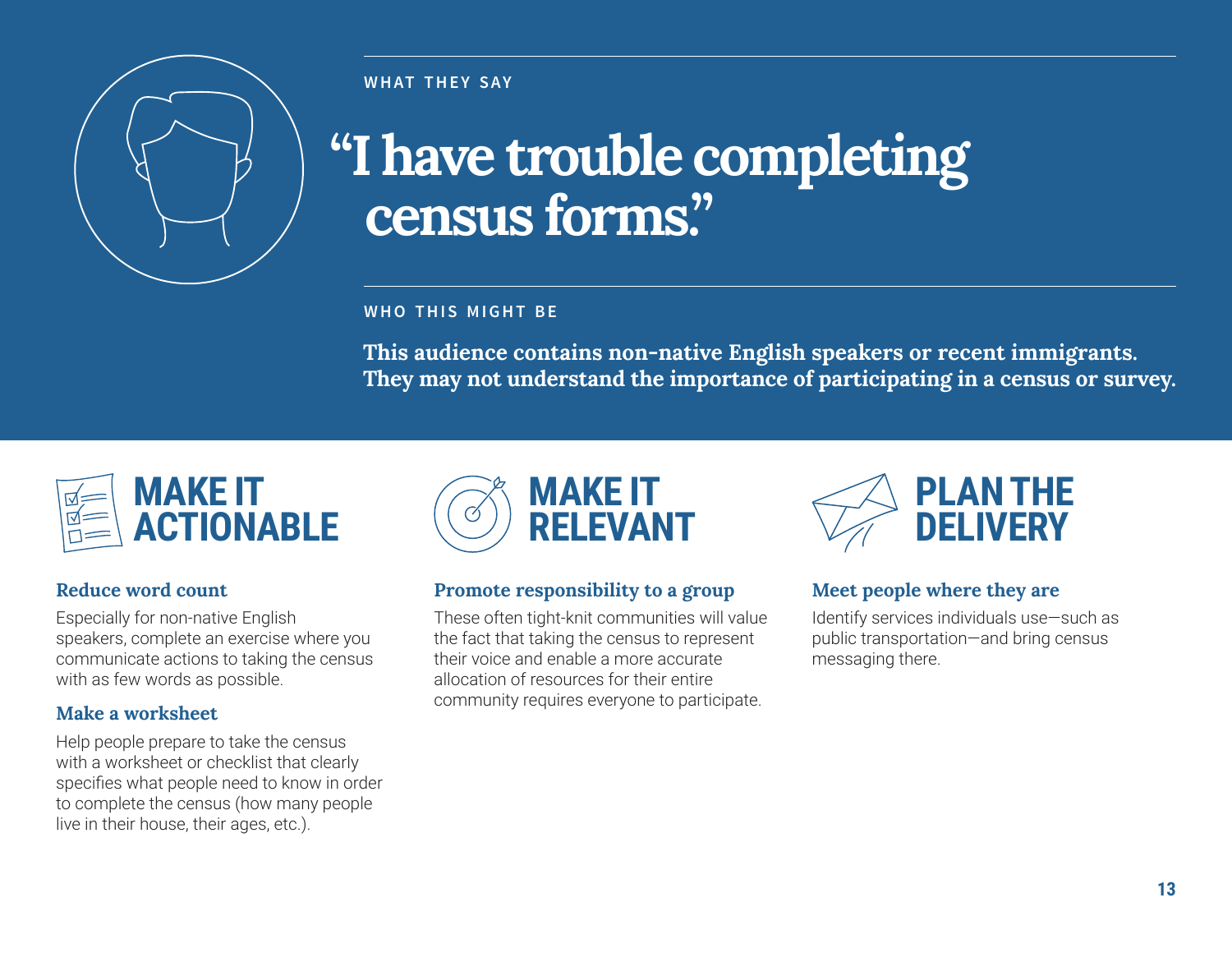

## "I don't have time to fill out the census."

**WHO THIS MIGHT BE** 

This person either assumes the census is cumbersome to complete or does not value the census highly compared to other tasks.



#### **Provide context**

Anchor the time it takes to complete the census to a simple task they do as part of their normal day. For example, "You can complete the census while you wait for your next metro train"

#### Make it a default

Embed a notification or link to the online census into a platform they already trust and use. For example, if individuals interact with your organization by logging into an account or visiting your website.



#### Offer micro-incentives

Even a small, yet relevant benefit can help "tip the scale" for someone busy, e.g., getting to wear the "I voted" sticker at work or a free cup of coffee for filling out the census on a tablet at a table in a public place.

Printable stickers are included on page 20.

#### **Public commitment**

Because this audience is busy, creating a way for them to publicly commit (for example, signing their name on a public board) can increase the likelihood they'll follow-through.



#### **Text and link**

Reminding this audience to take the census multiple times can be helpful. Try including the link with the reminder so they can take immediate action and not have to remember to come back later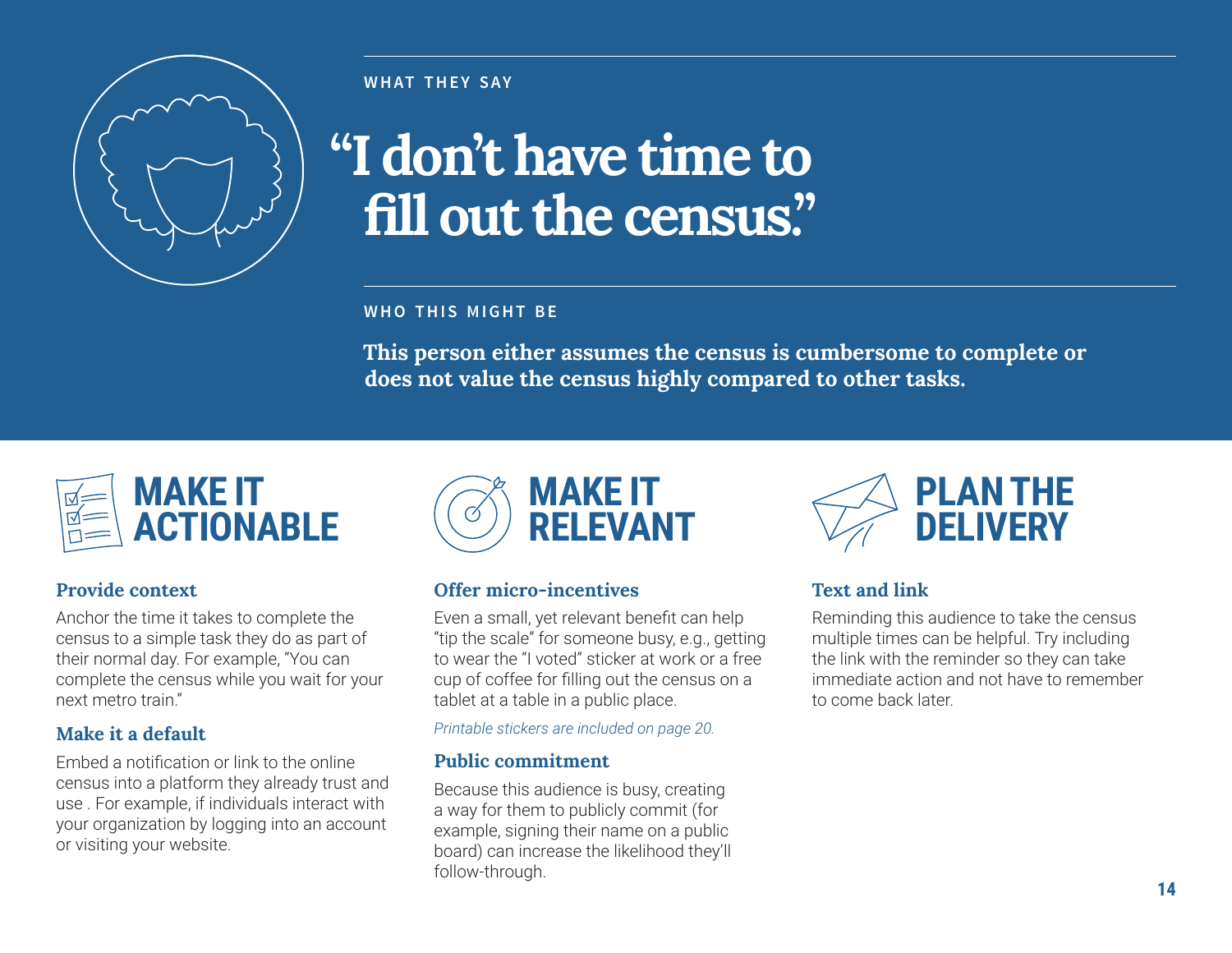#### **TAILOR YOUR OUTREACH**

## **SEND OUT YOUR FIRST MESSAGE**

Now that we've covered some best practices for messaging and given you an overview of barriers to participating in Census Bureau surveys, you're ready to tailor your first message to your audience. As you craft your message, use this checklist to make sure you're making it as effective as possible:

#### **KNOW YOUR AUDIENCE**

**5**

- ۿ *Who is my primary audience?*
- ۿ *Why might they not participate in the census?*

#### **HAVE AN OBJECTIVE**

- ۿ *What do I want my audience to do after receiving my message?*
- ۿ *Does my audience have an incentive to take that action?*

#### **MAKE IT ACTIONABLE**

- ۿ *Is all the information in my message immediately useful? Am I using simple language?*
- ۿ *What pictures could I use to convey my message?*
- ۿ *Have I communicated the individual steps my audience should take?*
- ۿ *What kind of planning does my audience need to do in order to take the action I want?*

#### **MAKE IT RELEVANT**

- $\Box$ *Why does my audience care?*
- ۿ *Where can I add a personal touch?*
- $\Box$  *Who does my audience identify with or admire?*
- ۿ *How can I make my incentive seem even better?*

#### **PLAN THE DELIVERY**

- $\Box$ *Who will my audience listen to?*
- $\Box$ *What is my audience's schedule like?*
- $\Box$ *When will your message be most relevant?*
- $\Box$ *Where does my audience spend time?*
- $\Box$ *Where will my message be most relevant?*
- $\Box$  *What kinds of communication channels does my audience like and already use?*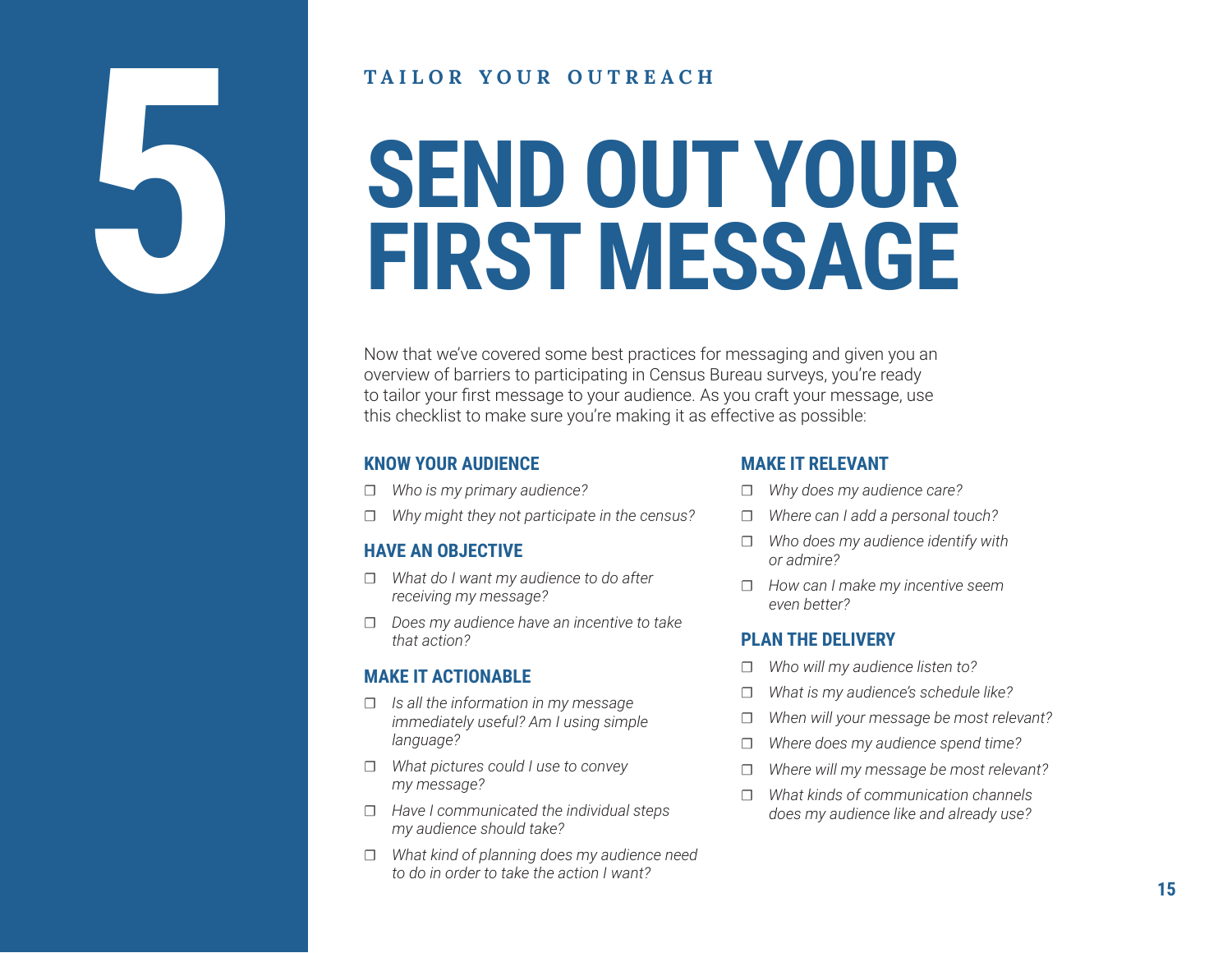

#### **USE OUR RESOURCES**

## **OUTREACH MATERIALS**

Use the resources in the following pages in your outreach! Check back at www.census.gov/partners for updates to the toolkit.

## **OUTREACH PLANNING WORKSHEET**

Page 17

## **CENSUS 101**

Pages 18-19

## **PRINTABLE STICKERS**

Page 20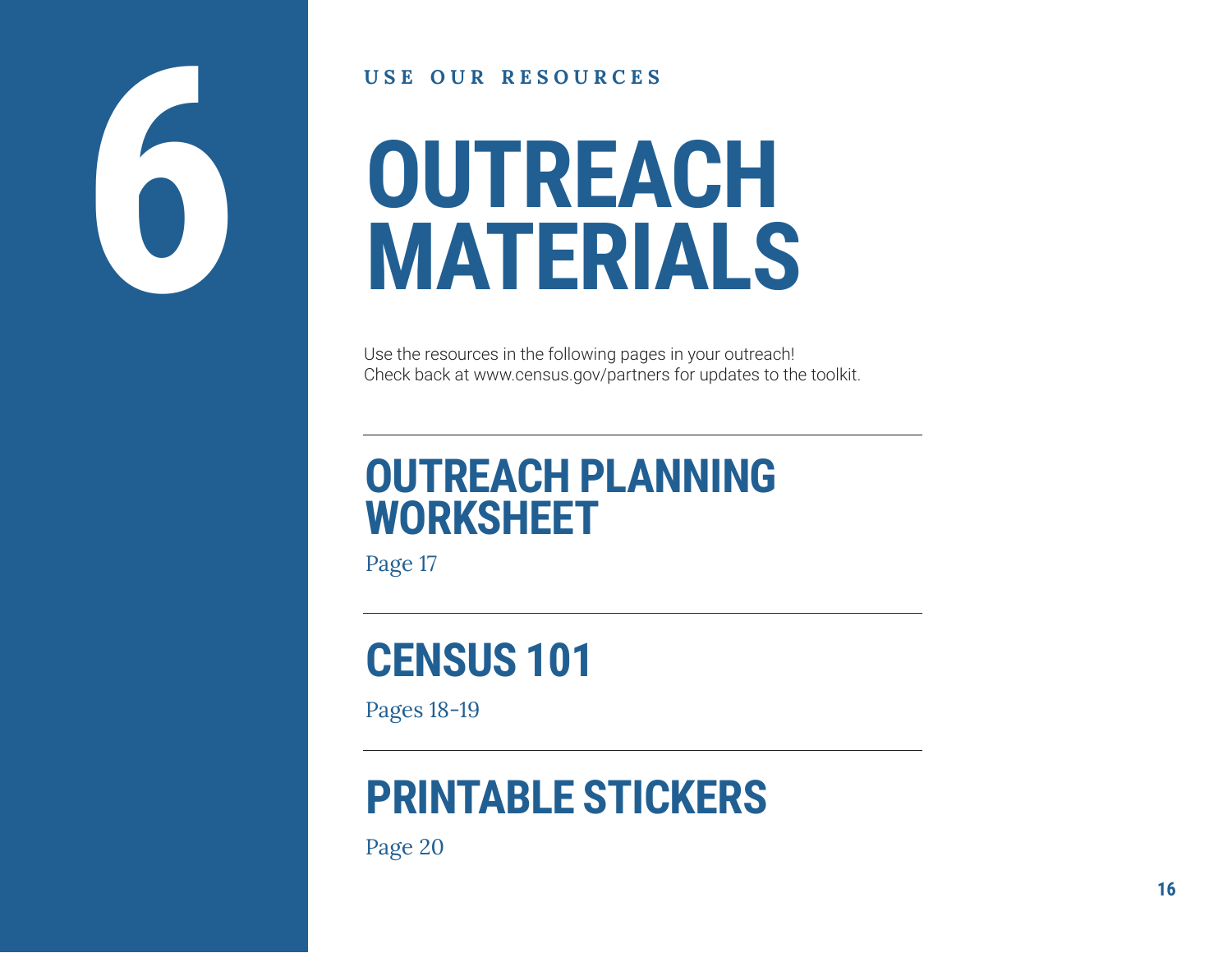#### **CENSUS OUTREACHPLANNING WORKSHEET**

#### **PLAN YOUR MESSAGE BY ANSWERING THESE QUESTIONS:**

Who do I want to reach?

Why might they not participate in the census?

What is the action I want my audience to take?

These are the concrete steps required:

| 2. |                                                                                                                                                                                                                                      |
|----|--------------------------------------------------------------------------------------------------------------------------------------------------------------------------------------------------------------------------------------|
|    |                                                                                                                                                                                                                                      |
|    | <u>. In the contract of the contract of the contract of the contract of the contract of the contract of the contract of the contract of the contract of the contract of the contract of the contract of the contract of the cont</u> |
|    | 5.                                                                                                                                                                                                                                   |
|    |                                                                                                                                                                                                                                      |

Why should my audience care about my message?

What kinds of people does my audience trust and admire?

What channels of communication does my audience prefer?

What times of day is my audience available?

Where will my audience be most receptive to my message?

What incentives will my audience respond to?

#### **FINAL REVIEW CHECKLIST:**

- ۿ *All the information in my message is immediately relevant*
- $\Box$ *I have edited my language to be simple*
- ۿ *I have used pictures where possible to convey information*
- ۿ *I have communicated the individual steps I want people to take.*
- ۿ *I have considered how to add a personal touch.*
- ۿ *I have considered how to make my incentive seem even better.*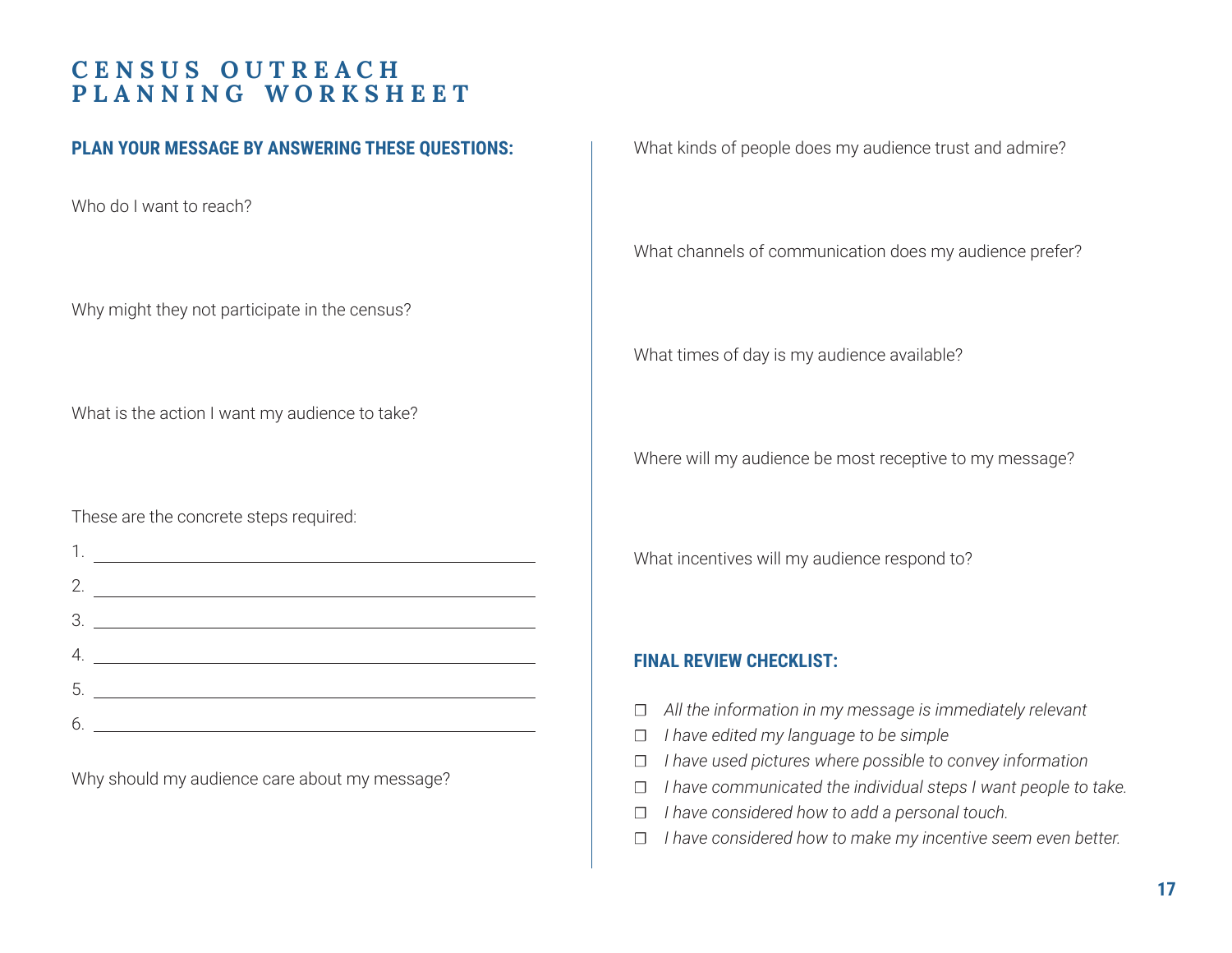| <b>US 101: WHAT YOU NEED TO KNOW</b>                                                                                       | congressional and state legislative districts,<br>Today ( VIND<br>After each census, state officials use the<br>results to redraw the boundaries of their<br>representation.<br> <br> <br> <br>redistricting.<br>It's about fai<br>adapting to population shifts.<br>Every 10 years, the results<br>of the census are used to<br>reapportion the House of<br>It's about<br>determining how many<br>seats each state gets<br>Representatives, |
|----------------------------------------------------------------------------------------------------------------------------|----------------------------------------------------------------------------------------------------------------------------------------------------------------------------------------------------------------------------------------------------------------------------------------------------------------------------------------------------------------------------------------------------------------------------------------------|
| quick refresher of what it is and why it's essential that everyone is counted<br>The 2020 Census is closer than you think! | Taking part is<br>your civic duty.<br>Completing the census is required:<br>it's a way to participate in our<br>democracy and say "I COUNT!"<br>The U.S. Constitution requires a census<br>entire country and everyone living here.<br>every 10 years. The census covers the<br>Constitution.<br>The first census was in 1790.<br>It's in the                                                                                                |
| Here's a<br>CENS                                                                                                           | llion.<br>$\sqrt{2}$<br>Section 2<br>Article 1<br>$\overline{\mathbf{v}}$<br>$\overline{\mathbf{v}}$<br>in the U.S. once, only<br><u>uoMjan5</u><br>The census counts<br>t mean<br><u>io</u><br>every person living<br>counts.<br>community's vital<br>state, county and<br>billion are spent,<br>more than \$675<br>supporting your<br>once, and in the<br>determine how<br>5675<br>Census data<br>right place.<br>programs.                |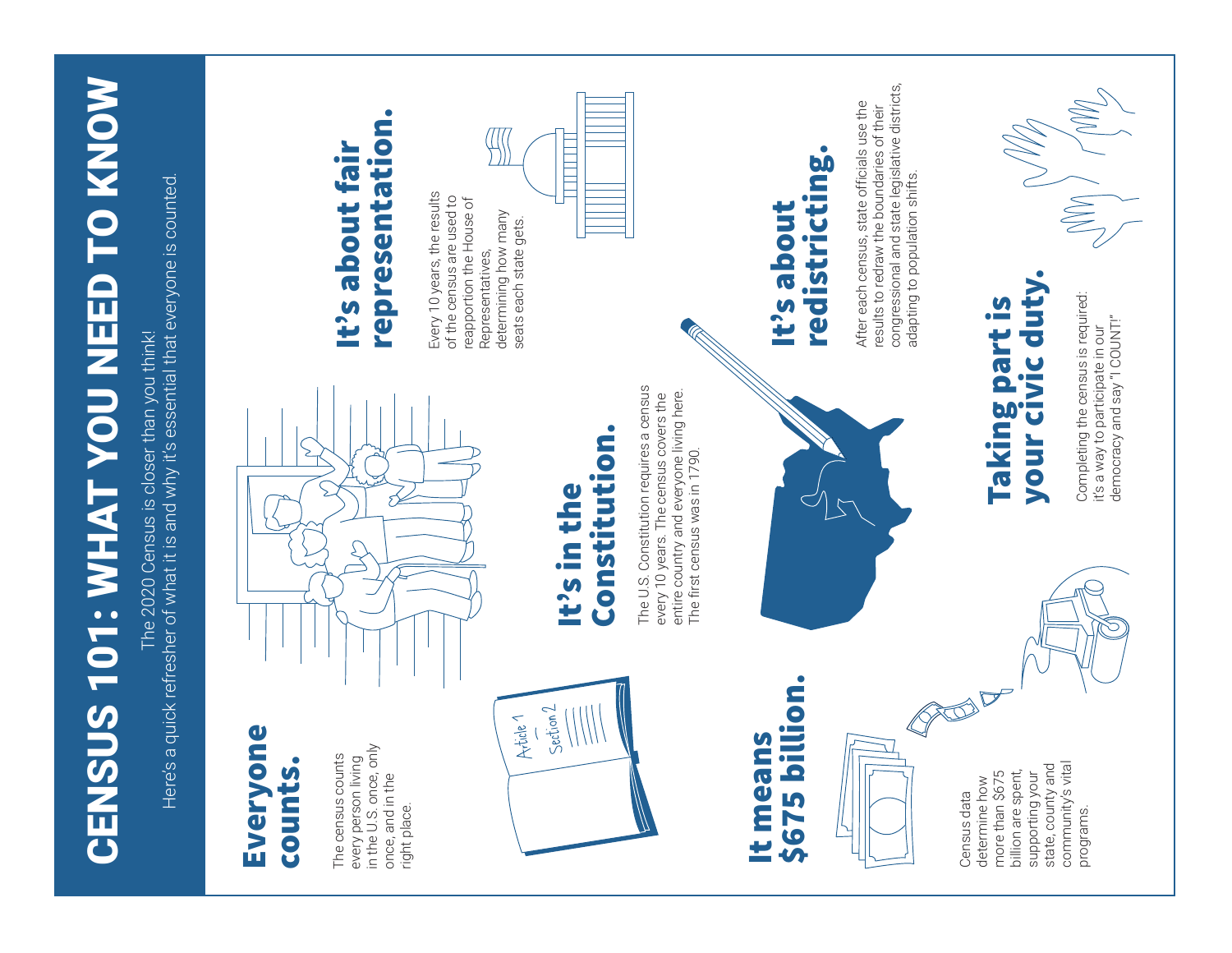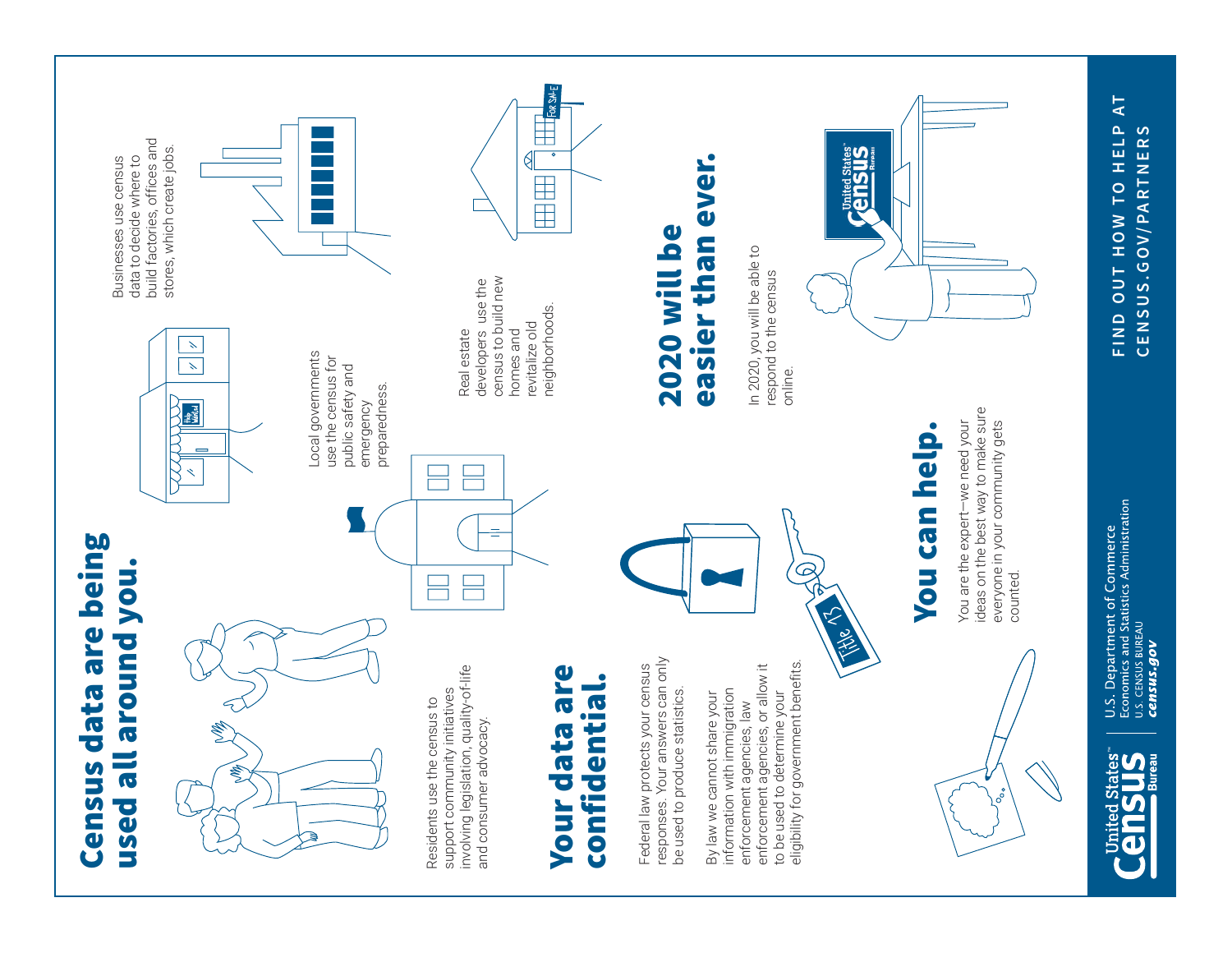#### **STICKERS***Formatted to print on Avery 2" round labels (Product # 22807).*